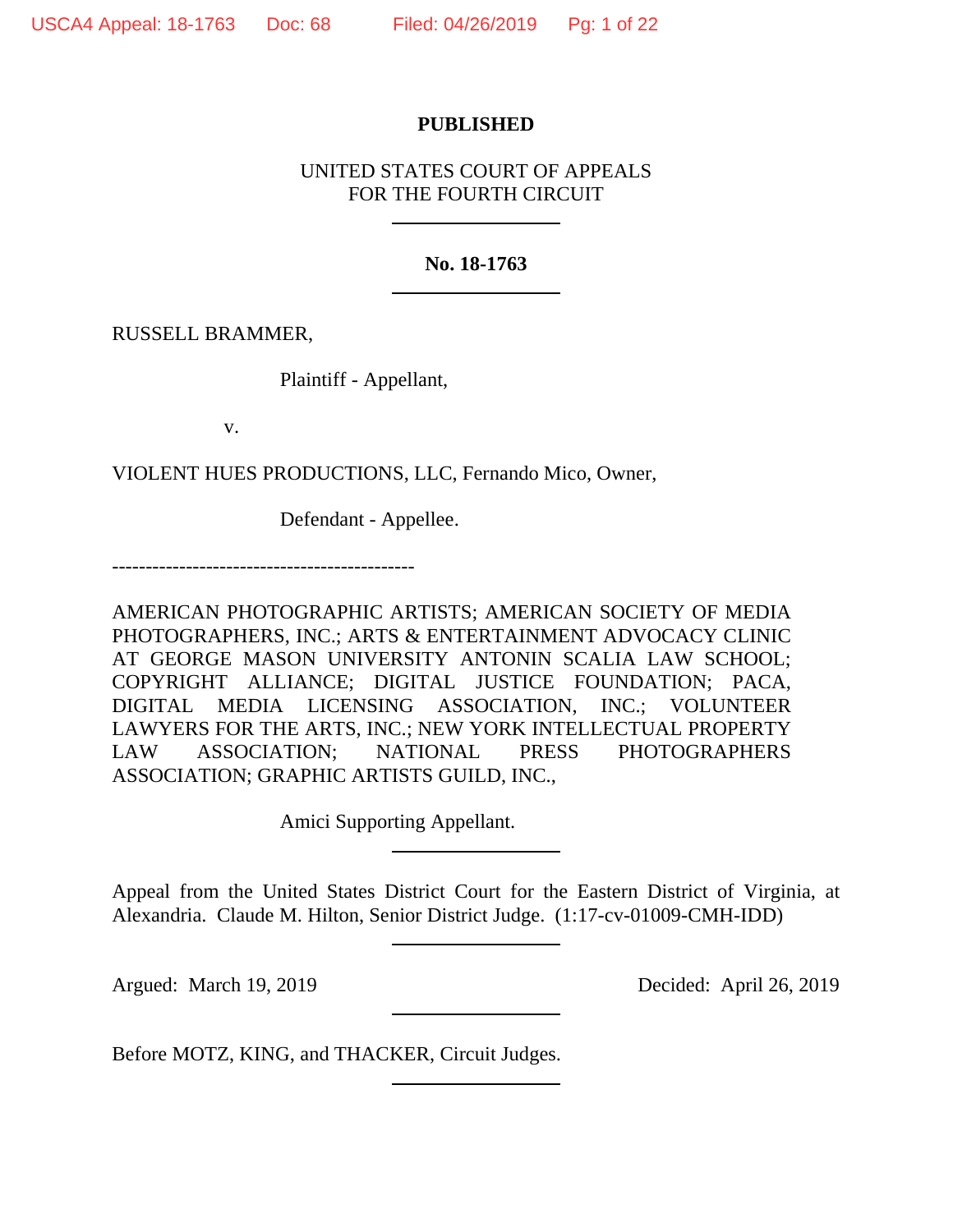Reversed and remanded by published opinion. Judge Motz wrote the opinion, in which Judge King and Judge Thacker joined.

**ARGUED:** David Christopher Deal, LAW OFFICE OF DAVID C. DEAL PLC, Crozet, Virginia; David Leichtman, LEICHTMAN LAW PLLC, New York, New York, for Appellant. Thomas Patrick Weir, KIRKLAND & ELLIS, LLP, Washington, D.C., for Appellee. **ON BRIEF:** Tatsuya Adachi, LEICHTMAN LAW PLLC, New York, New York, for Appellant. Judson D. Brown, Paul J. Weeks, KIRKLAND & ELLIS, LLP, Washington, D.C., for Appellee. Scott J. Sholder, Nancy E. Wolff, COWAN, DEBAETS, ABRAHAMS & SHEPPARD, LLP, New York, New York, for Amicus PACA, Digital Media Licensing Association, Inc. Jay Cohen, Darren W. Johnson, Stephen B. Popernik, Matthew P. Merlo, Anne E. Simons, PAUL, WEISS, RIFKIND, WHARTON & GARRISON LLP, New York, New York; Kathryn E. Wagner, Amy A. Lehman, VOLUNTEER LAWYERS FOR THE ARTS, INC., New York, New York, for Amicus Volunteer Lawyers for the Arts, Inc. Peter G. Thurlow, New Yok Intellectual Property Law Association, President, POLSINELLI PC, New York, New York; Martin B. Schwimmer, Lauren B. Emerson, Robert M. Isackson, Second Vice President, Amicus Brief Committee Board Liaison, New York Intellectual Property Law Association, LEASON ELLIS LLP, White Plains, New York; Mitchell Stein, SULLIVAN & WORCESTER LLP, New York, New York, for Amicus New York Intellectual Property Law Association. Keith Kupferschmid, Terry Hart, COPYRIGHT ALLIANCE, Washington, D.C.; Jacqueline C. Charlesworth, Michelle Choe, New York, New York, Beth S. Brinkmann, Michael J. Gaffney, COVINGTON & BURLING LLP, Washington, D.C., for Amicus Copyright Alliance. Thomas B. Maddrey, AMERICAN SOCIETY OF MEDIA PHOTOGRAPHERS, INC., Dallas, Texas, for Amici American Society of Media Photographers, Inc. and Graphic Artists Guild, Inc. Mickey H. Osterreicher, General Counsel, Alicia Calzada, Deputy General Counsel, NATIONAL PRESS PHOTOGRAPHERS ASSOCIATION, Athens, Georgia, for Amici American Society of Media Photographers, Inc., National Press Photographers Association, Graphic Artists Guild, Inc., and American Photographic Artists. Antigone Gabriella Peyton, David Christopher Johnson, PROTORAE LAW PLLC, Tysons, Virginia, for Amicus Arts & Entertainment Advocacy Clinic at George Mason University Antonin Scalia Law School. Andrew Grimm, Omaha, Nebraska, Gregory Keenan, DIGITAL JUSTICE FOUNDATION, Floral Park, New York, for Amicus Digital Justice Foundation.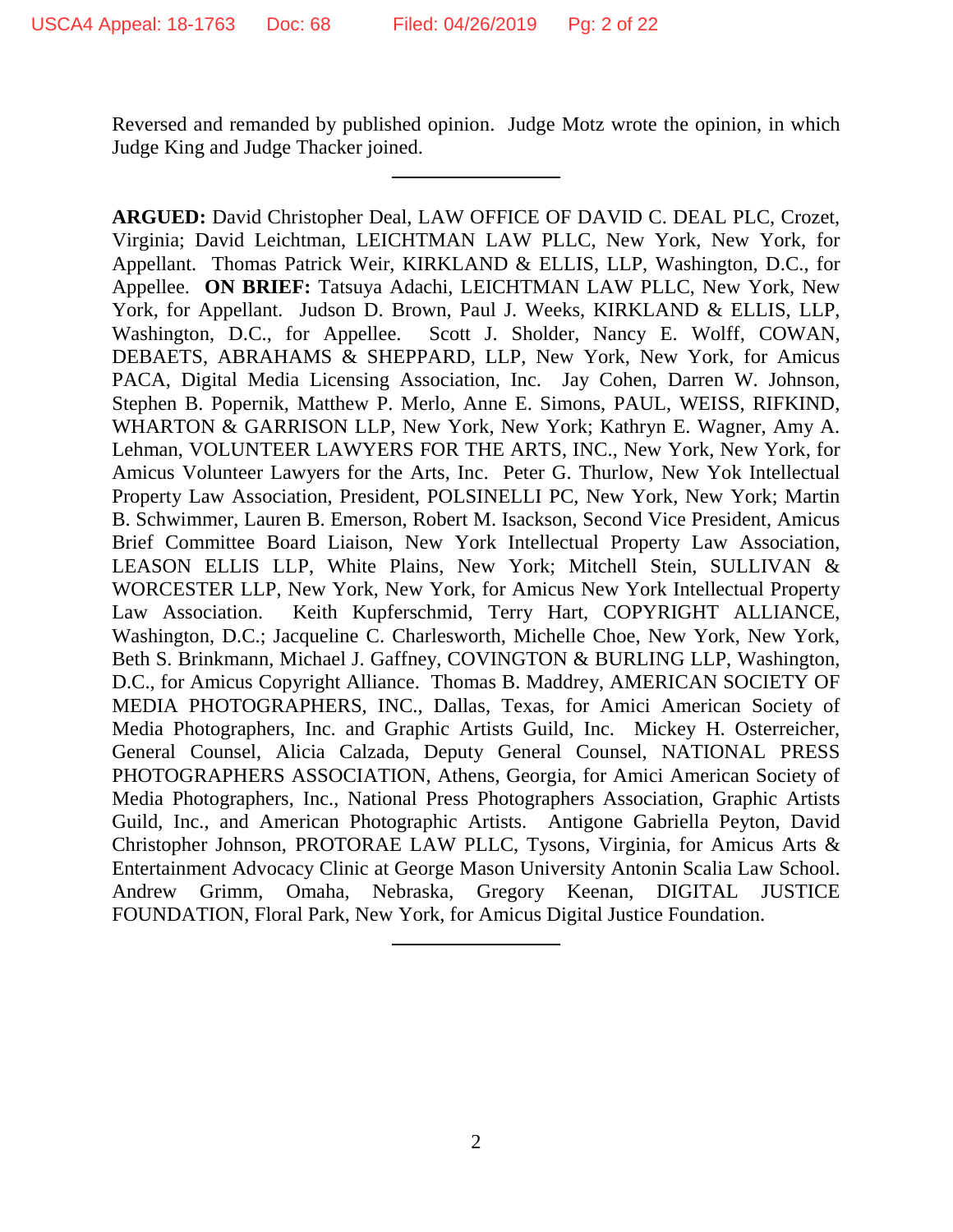### DIANA GRIBBON MOTZ, Circuit Judge:

Russell Brammer, a commercial photographer, brought this copyright infringement action after learning that Violent Hues Productions, LLC, had made an unlicensed use of one of his photographs on its website. The district court granted summary judgement to Violent Hues, ruling that this unauthorized display constituted "fair use" under the Copyright Act, 17 U.S.C. § 107. For the reasons that follow, we reverse and remand for further proceedings consistent with this opinion.

I.

Brammer licenses his work as stock imagery.<sup>1</sup> On November 19, 2011, Brammer shot the photograph "Adams Morgan at Night" ("Photo") from a rooftop in Washington, D.C. The color-saturated Photo depicts a busy street during the evening in the Adams Morgan neighborhood, with the vehicle traffic rendered as red and white light trails. *See*  Appendix A. After processing the Photo, Brammer published a digital copy on his own website. Brammer also uploaded the Photo to the image-sharing website Flickr, including the phrase "© All rights reserved" beneath it. Appendix A*.* In the past, Brammer has sold physical prints of the Photo — for \$200 to \$300 — and licensed it for online use twice — once for \$1,250, and once for \$750.

<sup>&</sup>lt;sup>1</sup> Stock images are "photographs that are fungible in terms of their use in contexts such as magazines, websites, or brochures" and are typically licensed for illustrative or aesthetic purposes. Eric E. Johnson, *The Economics and Sociality of Sharing Intellectual Property Rights*, 94 B.U.L. Rev. 1935, 1962 (2014).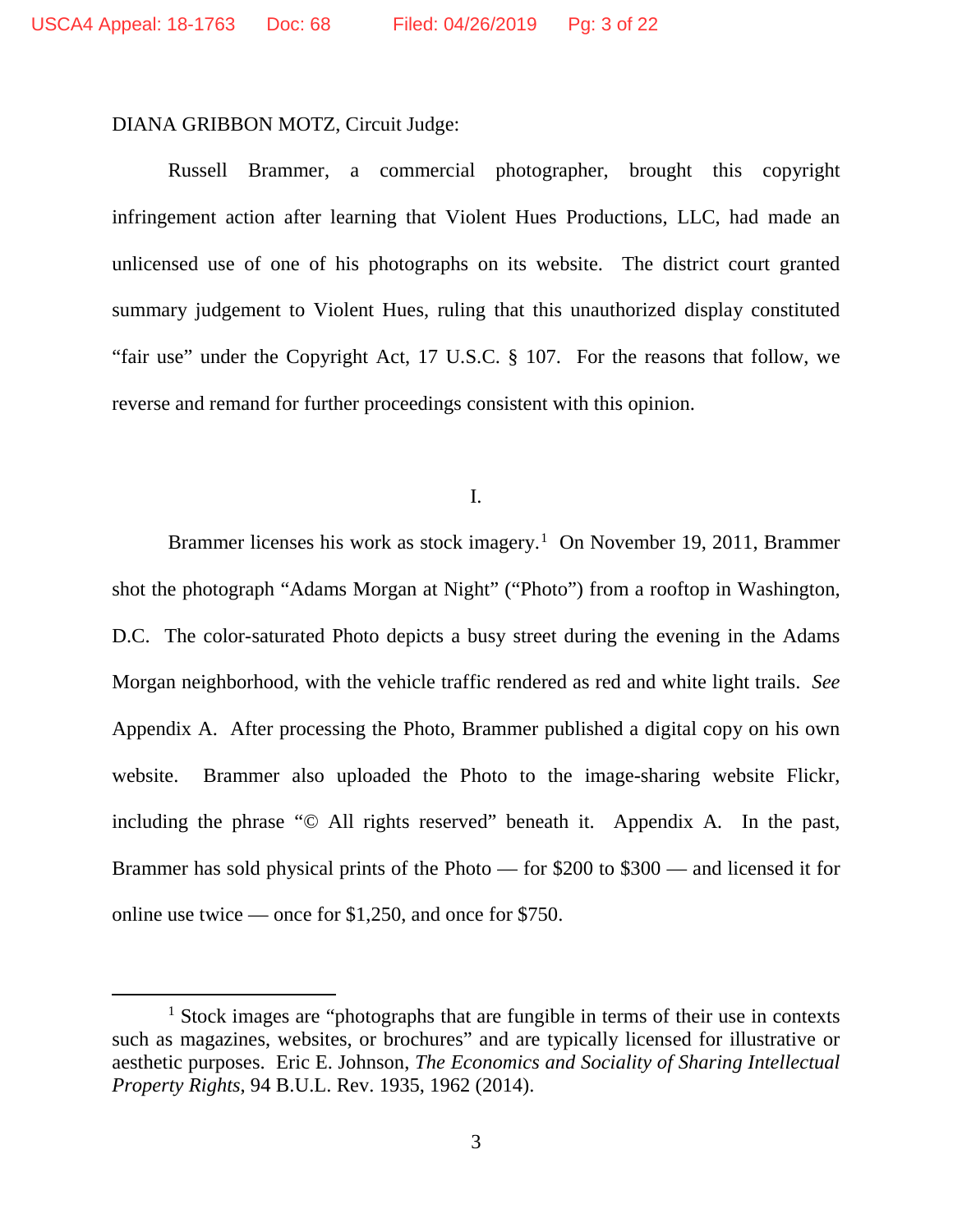In 2016, Fernando Mico, the owner of the Violent Hues film production company, posted the Photo on novafilmfest.com, a website belonging to the company. That website promoted the Northern Virginia International Film and Music Festival, a revenuegenerating event. The website contained a page titled "Plan Your Visit," which highlighted various tourism attractions around the Washington metropolitan area. Mico posted a cropped version of Brammer's Photo above the caption "Adams Morgan, DC," without any attribution or other commentary. *See* Appendix B.

Mico believes that he found the Photo "through a Google Images search, which led [him] to the website Flickr." Mico maintains that he did not see any "indication on the Photo itself or the Flickr website that the Photo was copyrighted," and so believed it to be publicly available. After downloading the Photo, Mico cropped out the Photo's negative space "for stylistic reasons" before putting it on novafilmfest.com.

After Brammer discovered this unauthorized use, his counsel sent a letter to Violent Hues requesting compensation for the use. In response, Violent Hues removed the Photo from its website, but did not compensate Brammer.

Brammer then initiated this copyright infringement action against Violent Hues, seeking damages and attorney's fees. In response, Violent Hues asserted an affirmative "fair use" defense under 17 U.S.C. § 107 and moved for summary judgment. The district court granted the motion. Brammer now appeals.

4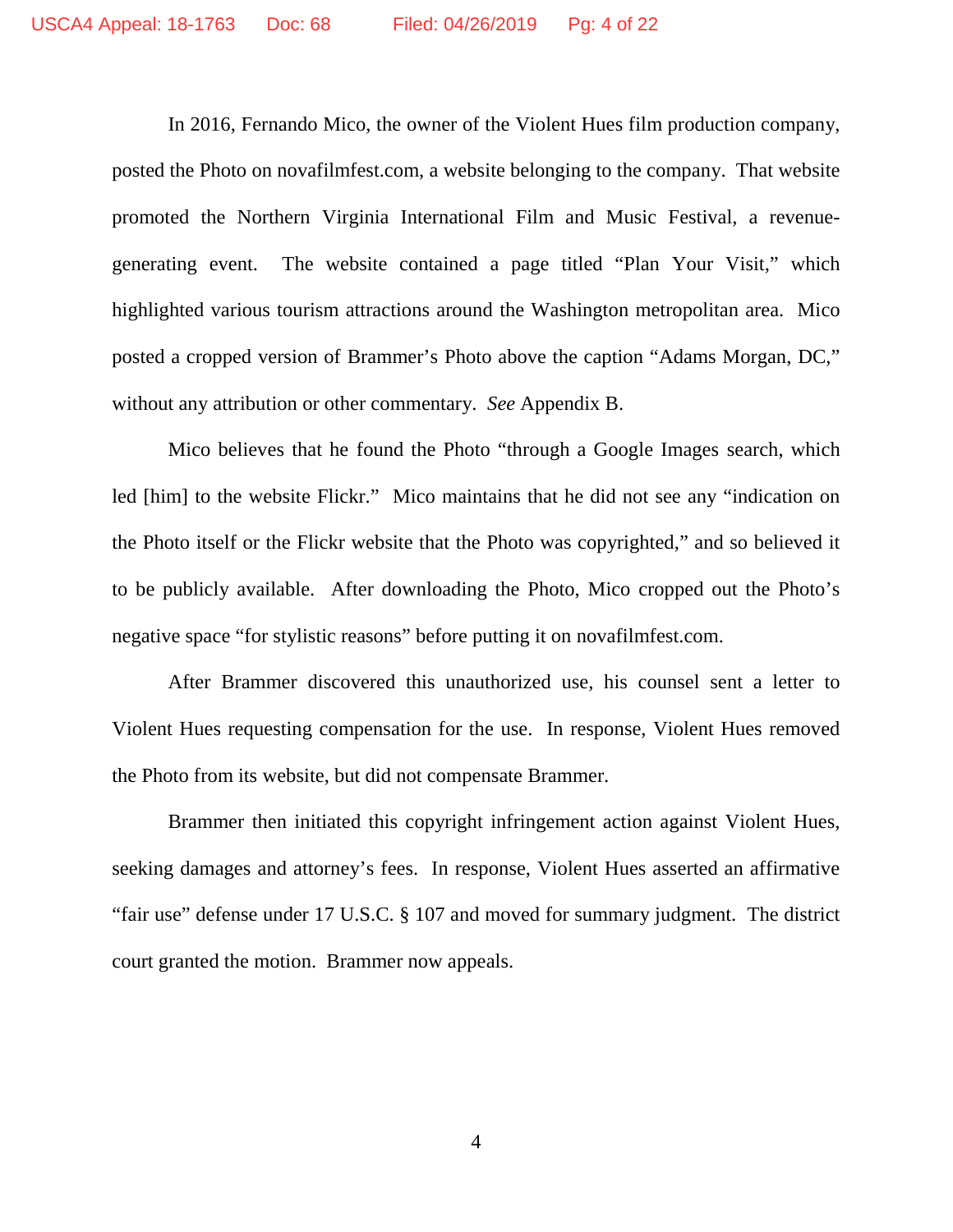II.

The sole issue before us is whether Violent Hues made fair use of Brammer's Photo. The fair use defense presents a mixed question of law and fact, requiring us to "review the district court's legal conclusions de novo and its findings of fact for clear error." *Bouchat v. Balt. Ravens Ltd. P'ship*, 619 F.3d 301, 307 (4th Cir. 2010) ("*Bouchat IV*").<sup>2</sup> "[W]hen the district court has found facts sufficient to evaluate each of the statutory fair use factors, an appellate court need not remand for further factfinding but may conclude as a matter of law that the challenged use does not qualify as a fair use of the copyrighted work." *Id.* (internal quotation marks and alterations omitted).

The fair use affirmative defense exists to advance copyright's purpose of "promot[ing] the Progress of Science and useful Arts." U.S. Const. art. I, § 8, cl. 8; *see also Campbell v. Acuff-Rose Music, Inc.*, 510 U.S. 569, 575 (1994). The defense does so by allowing "others to build freely upon the ideas and information conveyed by a work." *Feist Publ'ns, Inc. v. Rural Tel. Serv. Co.*, 499 U.S. 340, 350 (1991). But fair use "is not designed to protect lazy appropriators. Its goal instead is to facilitate a class of uses that would not be possible if users always had to negotiate with copyright proprietors." *Kienitz v. Sconnie Nation LLC*, 766 F.3d 756, 759 (7th Cir. 2014).

<sup>&</sup>lt;sup>2</sup> Violent Hues maintains that Brammer has forfeited portions of his legal arguments by failing to present these nuances to the district court. We disagree. Brammer clearly challenged Violent Hues' statutory fair use defense before the district court, and in "assessing whether an issue was properly raised in the district court, we are obliged on appeal to consider any theory plainly encompassed by the submissions in the underlying litigation." *U.S. Dep't of Labor v. Fire & Safety Investigation Consulting Servs., LLC*, 915 F.3d 277, 286 n.9 (4th Cir. 2019) (internal quotation marks omitted).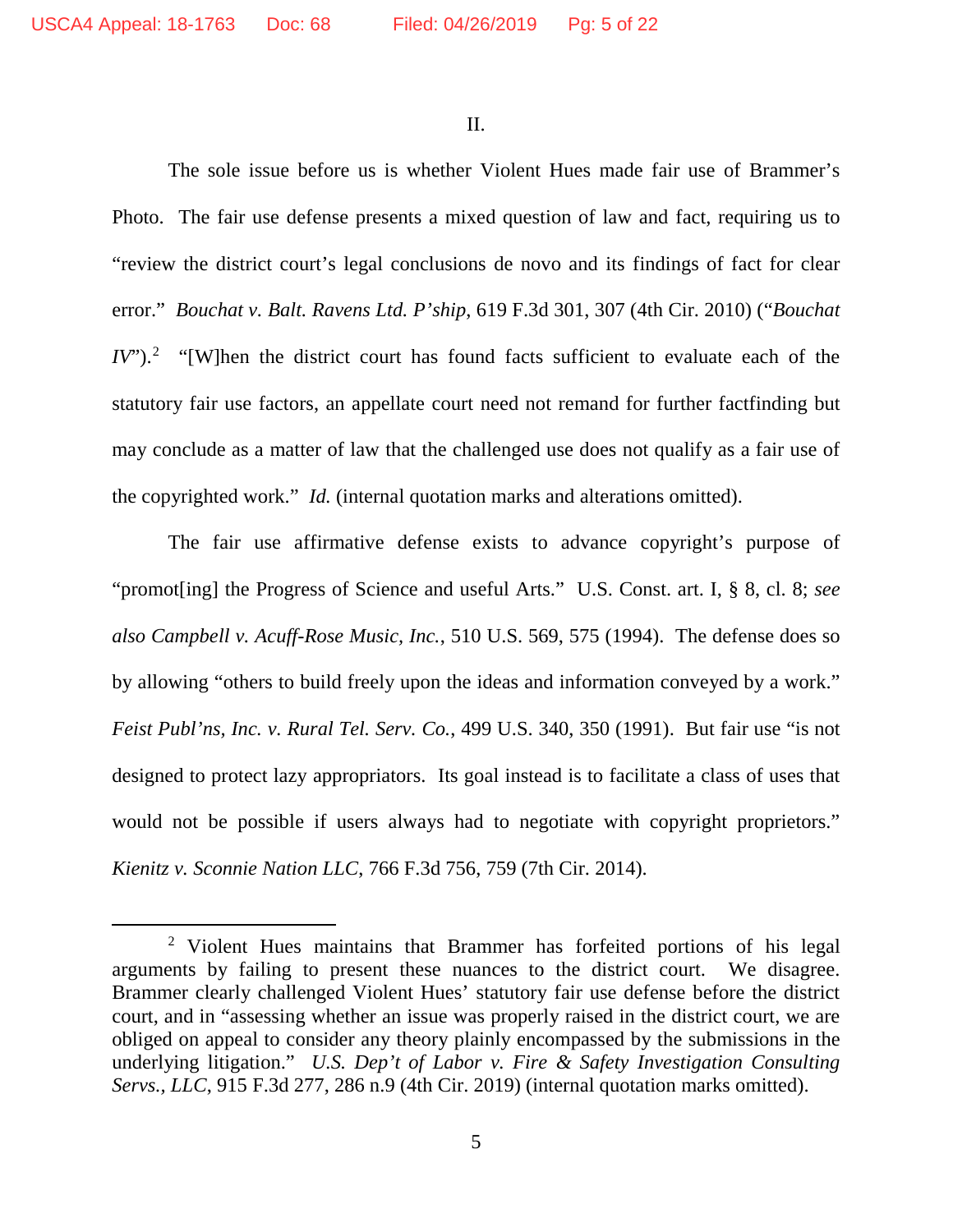The "ultimate test" of fair use is whether the progress of human thought "would be better served by allowing the use than by preventing it." *Cariou v. Prince*, 714 F.3d 694, 705 (2d Cir. 2013) (internal quotation marks omitted). In applying this test, a court considers:

- (1) the purpose and character of the use, including whether such use is of a commercial nature or is for nonprofit educational purposes;
- (2) the nature of the copyrighted work;
- (3) the amount and substantiality of the portion used in relation to the copyrighted work as a whole; and
- (4) the effect of the use upon the potential market for or value of the copyrighted work.

17 U.S.C. § 107*.* A court weighs these factors "together, in light of the purposes of copyright." *Campbell*, 510 U.S. at 578. In ruling for Violent Hues, the district court found all four factors weighed in favor of fair use. We now consider each factor in turn.

#### A.

The first factor addresses the "purpose and character" of the secondary use. 17 U.S.C. § 107(1)*.* When assessing this factor, "the primary inquiry is whether the use 'communicates something new and different from the original or [otherwise] expands its utility,' that is, whether the use is 'transformative.'" *Fox News Network, LLC v. Tveyes, Inc.*, 883 F.3d 169, 176 (2d Cir. 2018) (alteration in original) (quoting *Authors Guild v. Google, Inc.*, 804 F.3d 202, 214 (2d Cir. 2015) ("*Google Books*")). A court also asks whether the "use is of a commercial nature or is for nonprofit educational purposes." 17 U.S.C. § 107(1). Finally, the "propriety of the defendant's conduct" may be "relevant to the 'character' of the use." *Harper & Row Publishers, Inc. v. Nation Enters.*, 471 U.S. 539, 562 (1985) (internal quotation marks omitted).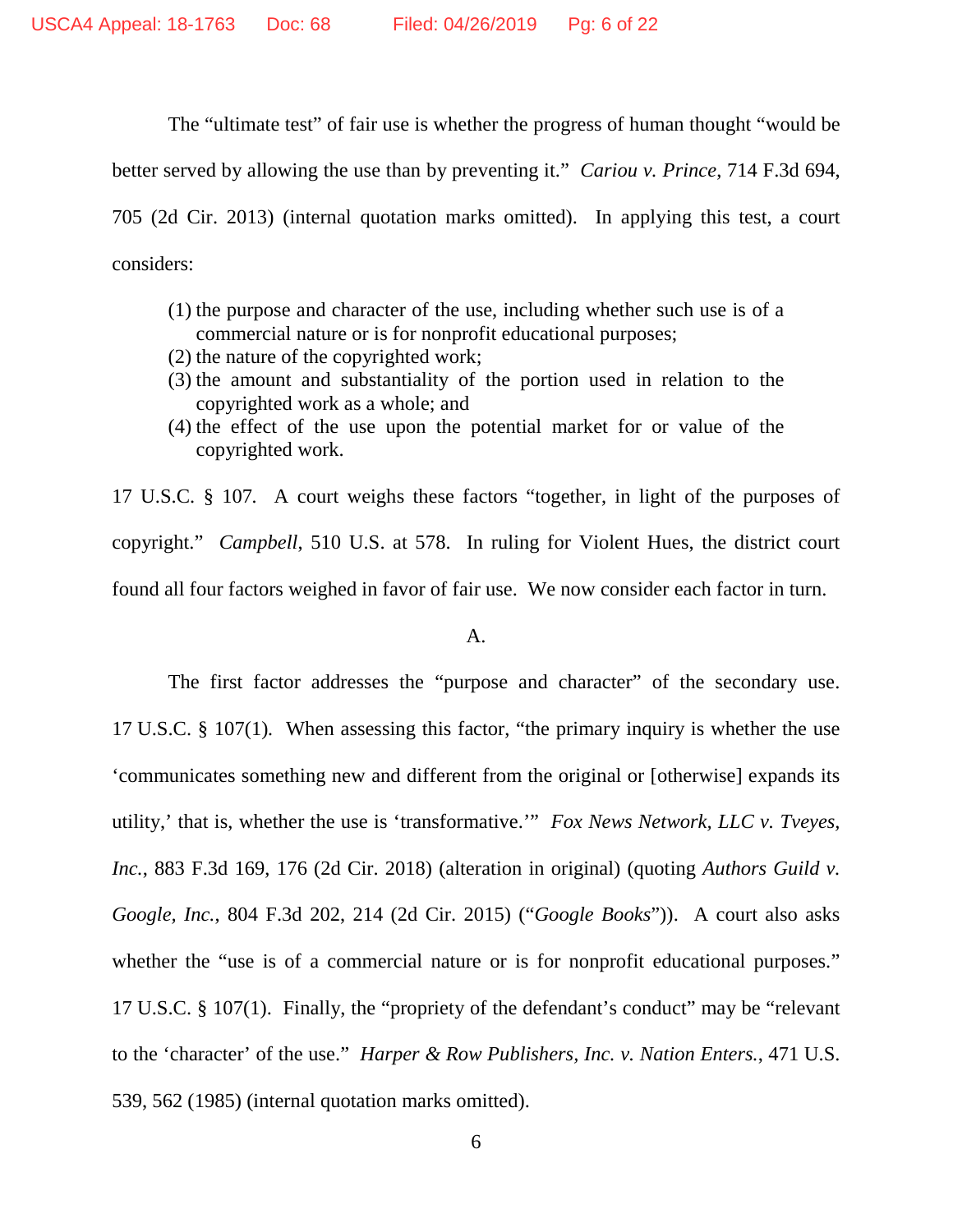1.

The "central purpose" of the first factor's transformation inquiry is to determine "whether the new work merely 'supersede[s] the objects' of the original creation." *Campbell*, 510 U.S. at 579 (alteration in original) (quoting *Folsom v. Marsh*, 9 F. Cas. 342, 348 (C.C.D. Mass. 1841) (No. 4,901)). To be transformative, a use must do "something more than repackage or republish the original copyrighted work." *Authors Guild, Inc. v. HathiTrust*, 755 F.3d 87, 96 (2d Cir. 2014). "[T]he more transformative the new work, the less will be the significance of other factors . . . that may weigh against a finding of fair use." *Campbell*, 510 U.S. at 579*.* But if the copying is done to "avoid the drudgery in working up something fresh, [then] the claim to fairness in borrowing from another's work diminishes accordingly (if it does not vanish)." *Id.* at 580.

The transformation inquiry is largely objective.<sup>3</sup> Often the "only two pieces of evidence" that are "needed to decide the question of fair use . . . are the original version . . . and the [secondary use] at issue." *Brownmark Films, LLC v. Comedy Partners*, 682 F.3d 687, 690 (7th Cir. 2012). As the Second Circuit has explained, "[w]hat is critical is

<sup>&</sup>lt;sup>3</sup> We reject Violent Hues' suggestion that we focus our analysis on the subjective intent of the parties, as the district court did. That court found it significant that Brammer's stated purpose in "capturing and publishing the [Photo] was promotional and expressive," while Violent Hues' stated purpose "in using the [Photo] was informational: to provide festival attendees with information regarding the local area." But the difference in the parties' subjective intent is not the proper focus of the transformation inquiry, because a mere "difference in purpose is not quite the same thing as transformation." *Infinity Broad. Corp. v. Kirkwood*, 150 F.3d 104, 108 (2d Cir. 1998). Although a secondary user may "go to great lengths to explain and defend his use as transformative," *Cariou*, 714 F.3d at 707, a simple assertion of a subjectively different purpose, "by itself, does not necessarily create new aesthetics or a new work," *Monge v. Maya Magazines, Inc.*, 688 F.3d 1164, 1176 (9th Cir. 2012).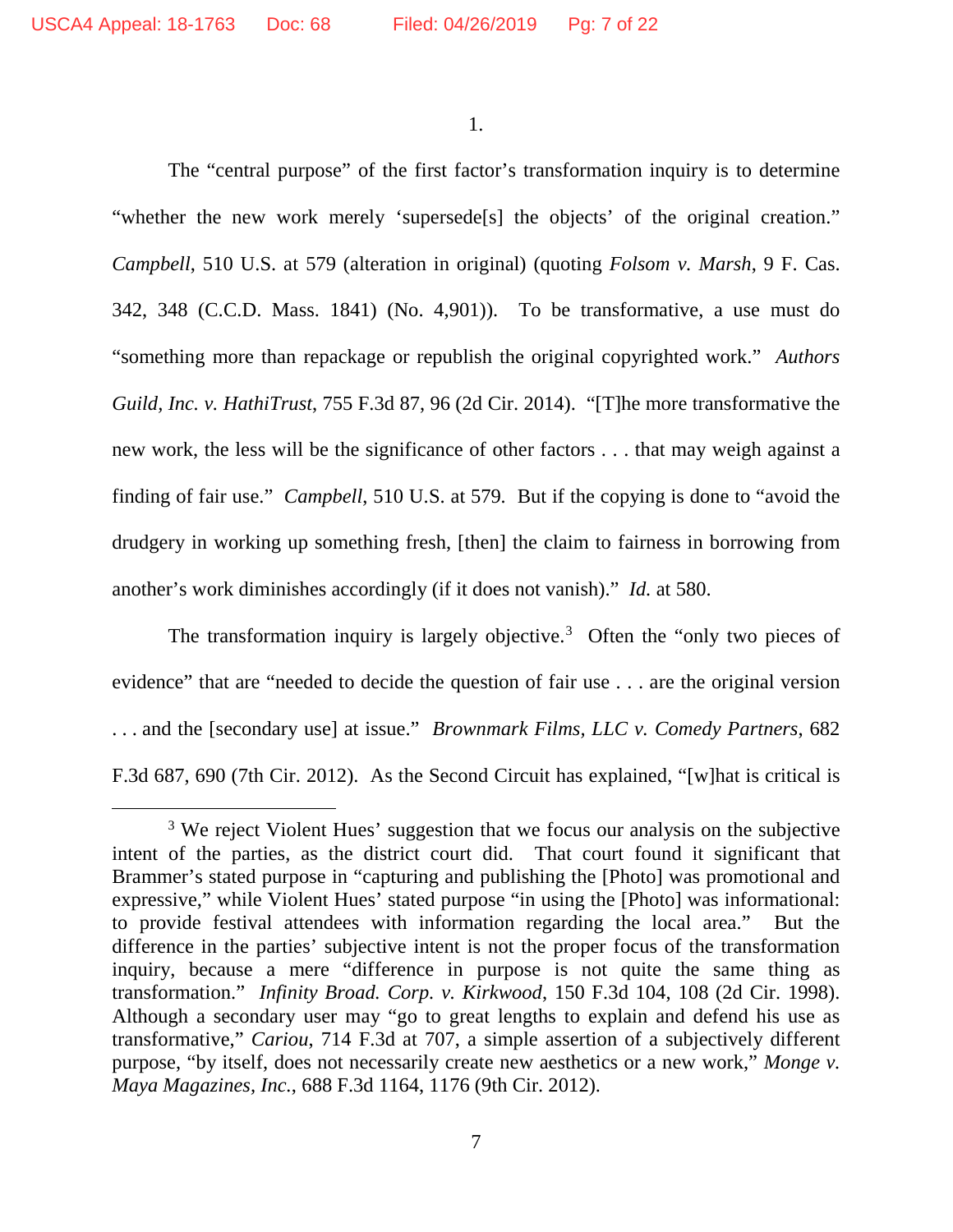how the work in question appears to the reasonable observer, not simply what an artist might say about a particular piece or body of work." *Cariou*, 714 F.3d at 707.

We thus examine Brammer's original Photo and Violent Hues' secondary use of the Photo side-by-side. *Compare* Appendix A, *with* Appendix B. This examination shows no apparent transformation. The only obvious change Violent Hues made to the Photo's content was to crop it so as to remove negative space. This change does not alter the original with "new expression, meaning or message." *Campbell*, 510 U.S. at 579. Rather, the cropping appears to be purely functional, giving the Photo the same dimensions as the other images on Violent Hues' website. This copying is of a kind with other non-transformative uses.4

Violent Hues nonetheless contends that it transformed the Photo by placing the image in a list of tourist attractions. Of course, even a wholesale reproduction may be transformed when placed in a "new context to serve a different purpose," but the secondary use still must generate a societal benefit by imbuing the original with new function or meaning. *Perfect 10, Inc. v. Amazon.com, Inc.*, 508 F.3d 1146, 1165 (9th Cir.

 <sup>4</sup> *See, e.g.*, *Monge*, 688 F.3d at 1176 (magazine's use of celebrity photos with minimal changes not transformative); *L.A. News Serv. v. CBS Broad., Inc.*, 305 F.3d 924, 938–39 (9th Cir. 2002) ("Merely plucking the most visually arresting excerpt from LANS's nine minutes of footage cannot be said to have added anything new."); *Ringgold v. Black Entm't Television, Inc.*, 126 F.3d 70, 79 (2d Cir. 1997) (holding use of a poster as decoration — "a central purpose for which it was created" — not transformative); *cf. Cariou*, 714 F.3d at 706, 711 (finding 25 collages transformative as a matter of law because of changes to "composition, presentation, scale, color palette, and media," but remanding as to five uses with "minimal alterations").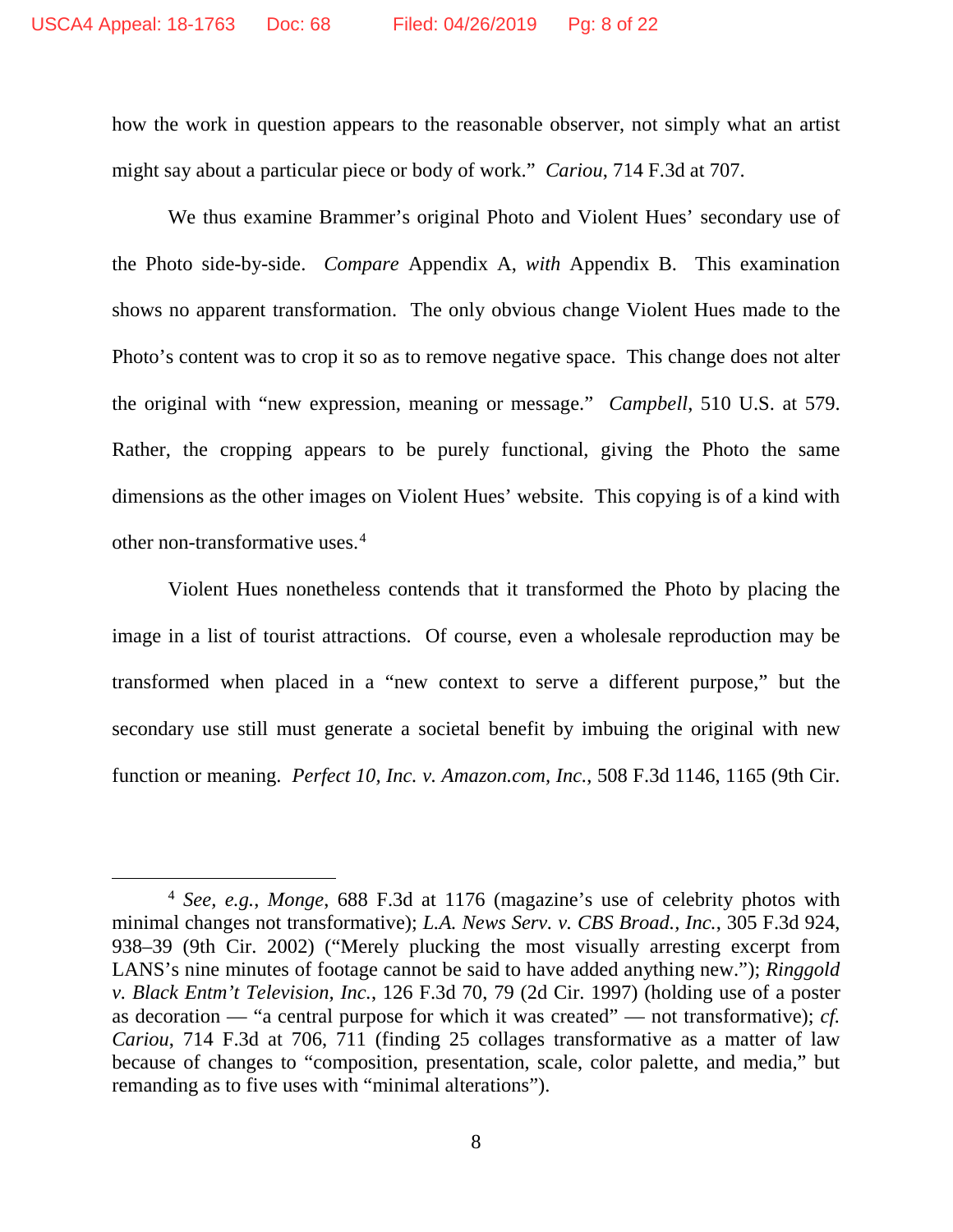2007). By way of illustration, courts have typically found contextual changes sufficiently transformative in two recurring situations: technological uses and documentary uses.

In the first category, copyrighted works provide raw material for new technological functions. These functions are indifferent to the expressive aspects of the copied works. For example, we have held transformative the total reproduction of student essays for a plagiarism detection service because the database served an "entirely different function" that was unrelated to the expressive content of those essays. *A.V. ex rel. Vanderhye v. iParadigms, LLC*, 562 F.3d 630, 639 (4th Cir. 2009); *accord Google Books*, 804 F.3d at 216–17 (holding that an online book archive was "highly transformative" because it served the purpose of allowing users to search books for terms of interest); *Perfect 10*, 508 F.3d at 1165 (holding that an online image search index was "highly transformative"). This only makes sense: a contrary ruling would have risked impairing the functionality of these new information-sorting technologies.

In the second category, copyrighted works serve documentary purposes and may be important to the accurate representations of historical events. These representations often have scholarly, biographical, or journalistic value, and are frequently accompanied by commentary on the copyrighted work itself. *See, e.g.*, *Bill Graham Archives v. Dorling Kindersley Ltd.*, 448 F.3d 605, 609 (2d Cir. 2006) (concert posters transformed when reproduced in pictorial history of the Grateful Dead); *Núñez v. Caribbean Int'l News Corp.*, 235 F.3d 18, 23 (1st Cir. 2000) (modeling photograph transformed when published as part of newspaper coverage of a related controversy). In *Bouchat V*, we considered a use of this type and concluded that a professional football team's logo was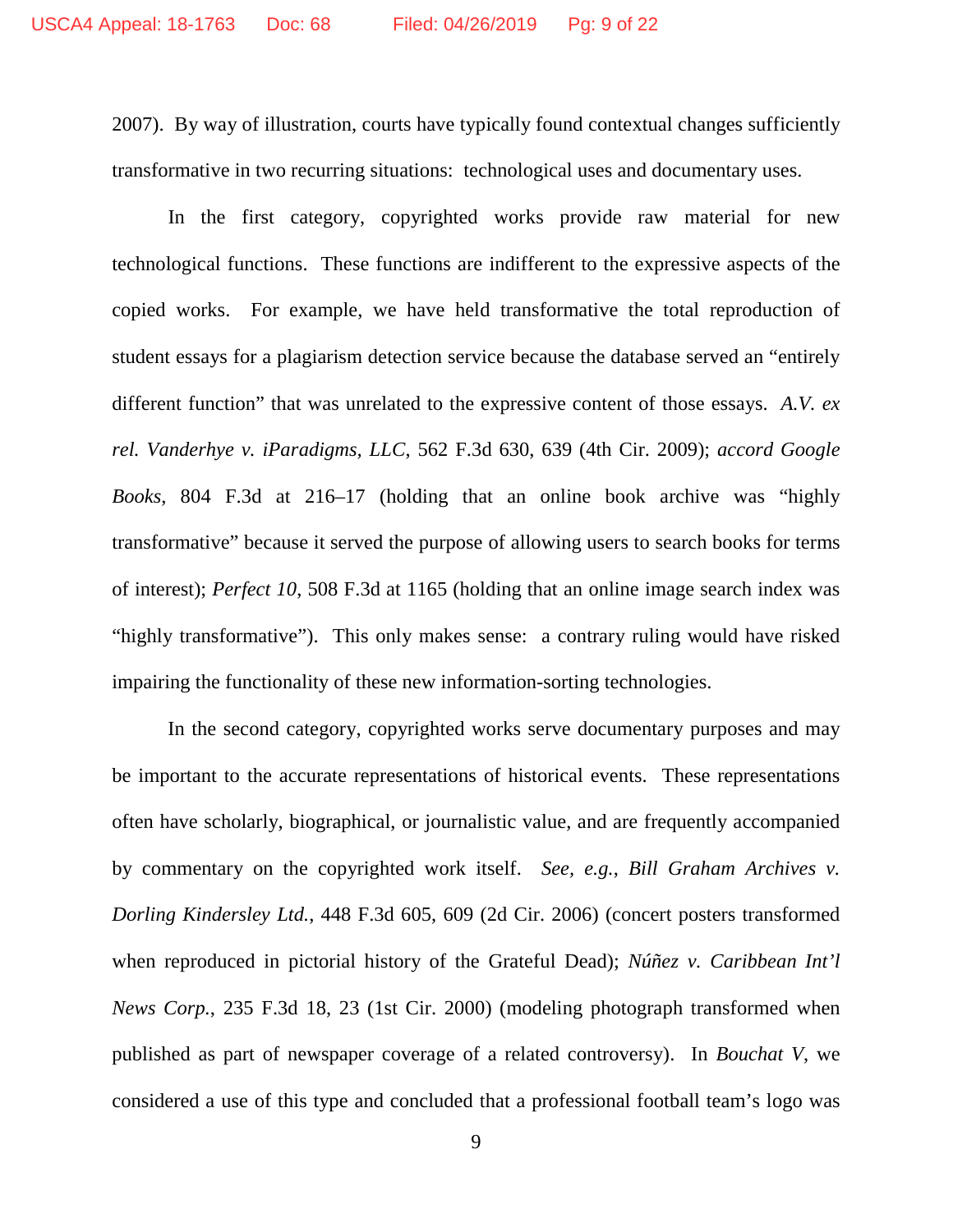transformed through its appearance in a documentary-like television program and in a display case featuring memorabilia from the team's history. *Bouchat v. Balt. Ravens Ltd. P'ship*, 737 F.3d 932, 944–45 (4th Cir. 2013) ("*Bouchat V*"). There, we were particularly concerned that, absent fair use, a copyright holder could "exert enormous influence over new depictions of historical subjects and events" and effectively remove certain historical moments from the public domain. *Id.* at 944.

The copying here does not fall into either of these categories, as Violent Hues used the Photo expressly for its content — that is, to depict Adams Morgan — rather than for data organization or historical preservation. Instead, Violent Hues' sole claim to transformation is that its secondary use of the Photo provided film festival attendees with "information" regarding Adams Morgan. But such a use does not necessarily create a new function or meaning that expands human thought; if this were so, virtually all illustrative uses of photography would qualify as transformative.

Moreover, none of the underlying concerns that animated *iParadigms* or *Bouchat V* are implicated here. Unlike the secondary users in those cases, Violent Hues' ability to accomplish its purpose of communicating information about area tourist attractions would not be hindered if it had to comply with Brammer's copyright. And society would not be left the poorer for it. Tellingly, Violent Hues does not contend that its use provides any distinct sort of "public benefit" that furthers the "development of art, science, and industry." *Sundeman v. Seajay Soc'y, Inc.*, 142 F.3d 194, 203 (4th Cir. 1998) (quoting *Rosemont Enters., Inc. v. Random House, Inc.*, 366 F.2d 303, 307 (2d Cir. 1966)).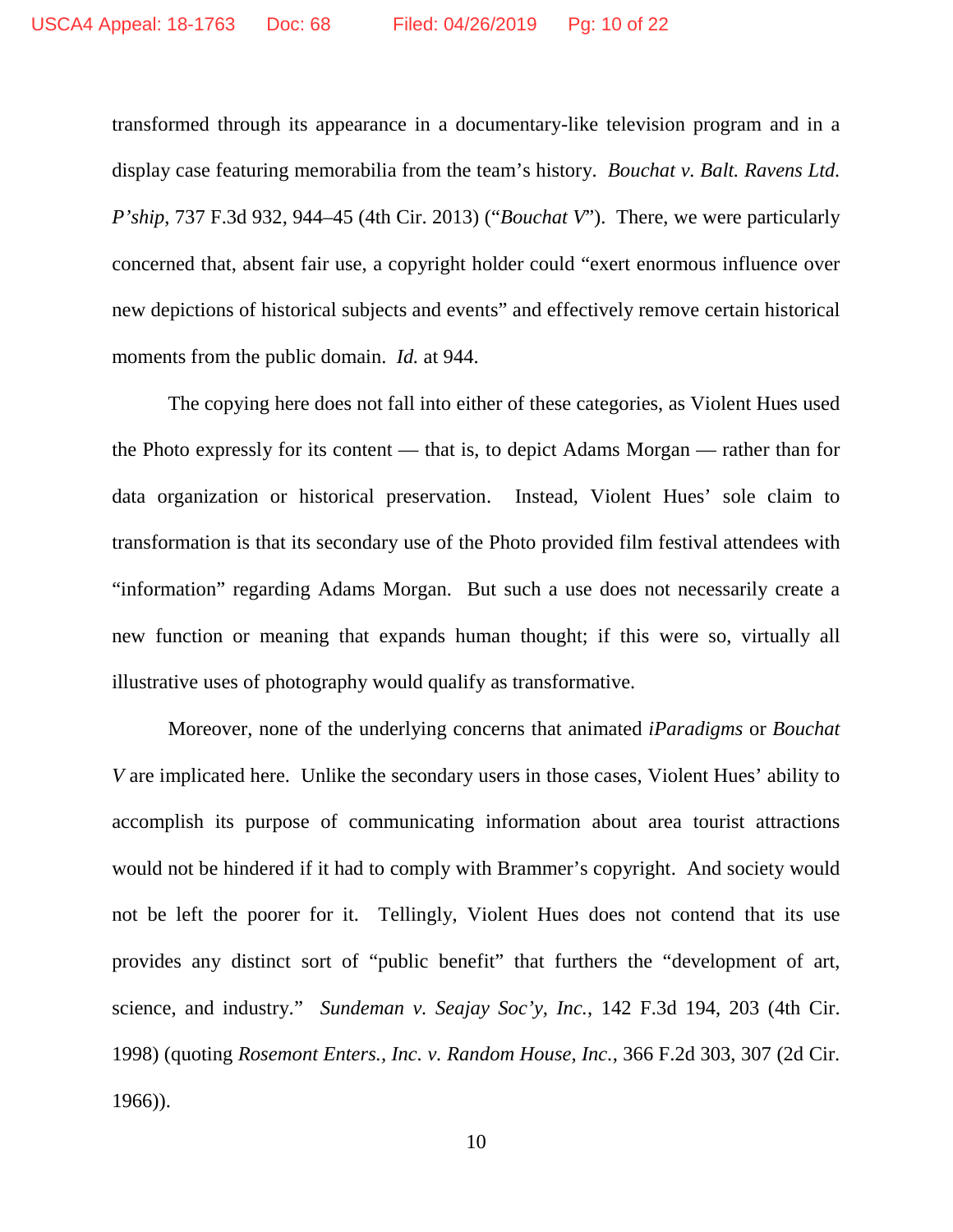Because of the minimal changes to the Photo's content and context, we conclude that Violent Hues' copying was not transformative. This weighs against a finding of fair use.

2.

The first factor also requires a court to ask whether the "use is of a commercial nature or is for nonprofit educational purposes." 17 U.S.C. § 107(1). "The crux of the profit/nonprofit distinction is not whether the sole motive of the use is monetary gain but whether the user stands to profit from exploitation of the copyrighted material without paying the customary price." *Bouchat IV*, 619 F.3d at 311 (quoting *Harper & Row*, 471 U.S. at 562). Because "[v]ast numbers of fair uses occur in the course of commercial ventures," the weight of this subfactor is reduced when a use is transformative. *Bouchat V*, 737 F.3d. at 941–42. Accordingly, "the commerciality inquiry is most significant when the allegedly infringing use acts as a direct substitute for the copyrighted work." *Id.* at 941.

Violent Hues' website did not generate direct revenue or run advertising. But Violent Hues is a limited liability company, and it used the Photo on its website to promote a for-profit film festival. On their own, these facts tend to demonstrate commercial use.

In assessing commerciality, a court also asks whether the use was exploitative, in that others usually pay to engage in similar conduct. For example, in *Bouchat IV*, we noted that it was "customary for NFL teams to license their copyrighted logos for use in any number of commercial products," and that the defendant failed to pay that customary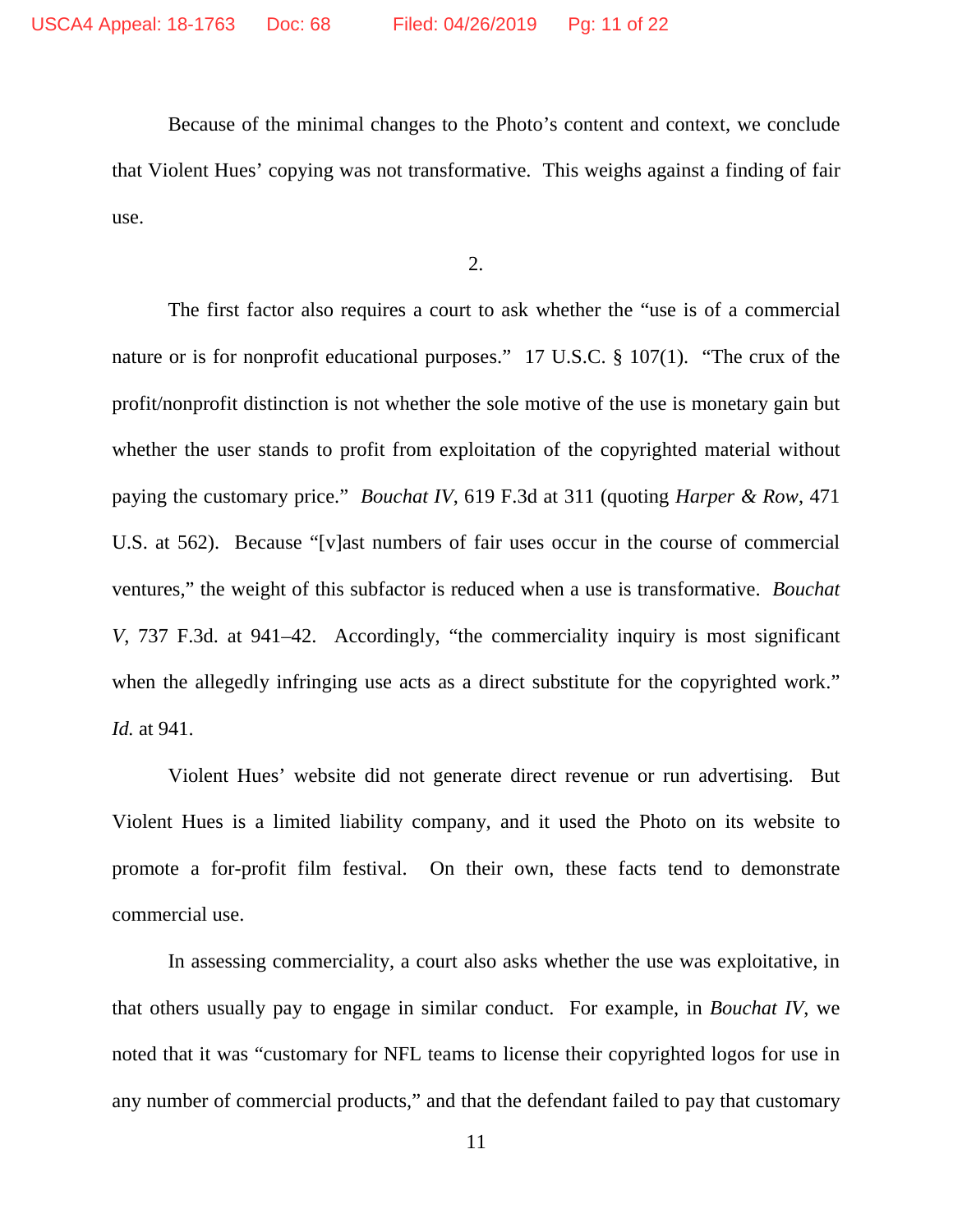price when it used a copyrighted logo in its team highlight reels. 619 F.3d at 311. Because the highlight reels did not transform the logo, we had "no hesitation in concluding that the commercial nature of the use weigh[ed] against a finding of fair use." *Id*.

This case is similar. When a commercial enterprise seeks to illustrate its website, it is customary to buy licenses for use of appropriate stock imagery. *See* Johnson, *supra*, at 1962−72 (describing stock photography market). Brammer sold such licenses for stock use of his photos. Violent Hues never bought one of these licenses, and its stock use of the Photo was not transformative. Given that Violent Hues is a commercial enterprise and a commercial market exists for stock imagery, its failure to pay the customary fee was exploitative and weighs against fair use.

### 3.

Although the secondary use's non-transformative nature and commercial status weigh against a finding of fair use, Violent Hues nonetheless asserts that the first factor counts in its favor because it acted in good faith.

When considering the character of a secondary use, the Supreme Court has approved weighing bad faith *against* a secondary user. *Harper & Row*, 471 U.S. at 562−63 (rejecting fair use defense where defendant "knowingly exploited a purloined manuscript"). But this approach to *bad* faith does not necessarily lead to the conclusion that a showing of *good* faith weighs in favor of finding a secondary use was fair.

As a basic matter, copyright infringement is a strict liability offense, in which a violation does not require a culpable state of mind. *See CoStar Grp., Inc. v. LoopNet,*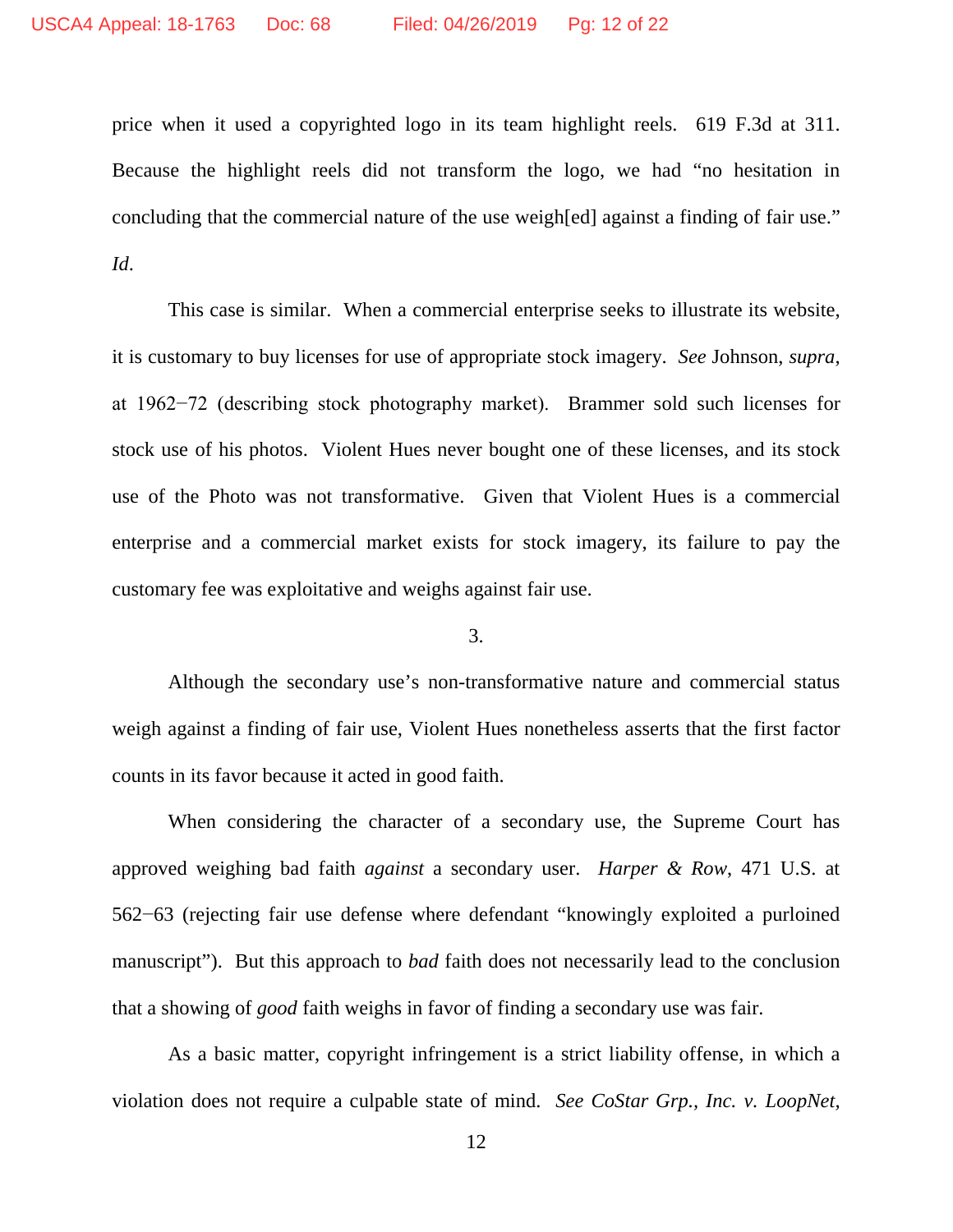*Inc.*, 373 F.3d 544, 549 (4th Cir. 2004). When an alleged infringer raises an affirmative defense, the baseline rule is that "[f]air use presupposes good faith and fair dealing." *Harper & Row*, 471 U.S. at 562 (internal quotation marks omitted).

Because good faith is thus presumed, most appellate courts, when considering a user's mental state, have just asked whether the "*bad faith* subfactor weighs in plaintiffs' favor." *NXIVM Corp. v. Ross Inst.*, 364 F.3d 471, 479 (2d Cir. 2004) (emphasis added); *see also Campbell*, 510 U.S. at 585 n.18 (casting doubt on the relevance of good faith to the fair use inquiry); *Oracle Am., Inc. v. Google LLC*, 886 F.3d 1179, 1203 (Fed. Cir. 2018) ("[W]hile bad faith may weigh against fair use, a copyist's good faith cannot weigh in favor of fair use."), *petition for cert. filed*, No. 18-956 (U.S. Jan. 24, 2019); *Monge*, 688 F.3d at 1170 ("[T]he innocent intent of the defendant constitutes no defense to liability." (quoting 4 Melville B. Nimmer & David Nimmer, *Nimmer on Copyright* § 13.08[B][1] (Matthew Bender rev. ed. 2011))). Only the First Circuit has derived a good-faith rule from the bad-faith proposition presented in *Harper & Row. See Núñez*, 235 F.3d at 23 (finding newspaper's print attribution of image to copyright holder as relevant to first fair use factor). We doubt the validity of such an extension.

But "regardless of the weight one might place on the alleged infringer's state of mind," we see no reason to tip the scales in Violent Hues' favor. *Campbell*, 510 U.S. at 585 n.18. Whatever relevance good faith has to the fair use inquiry, Violent Hues has not offered any evidence that it acted in good faith. At best, Violent Hues appears to have acted negligently. Violent Hues' owner, Fernando Mico, stated that he believed the Photo was freely available. But contrary to Violent Hues' suggestion, this does not end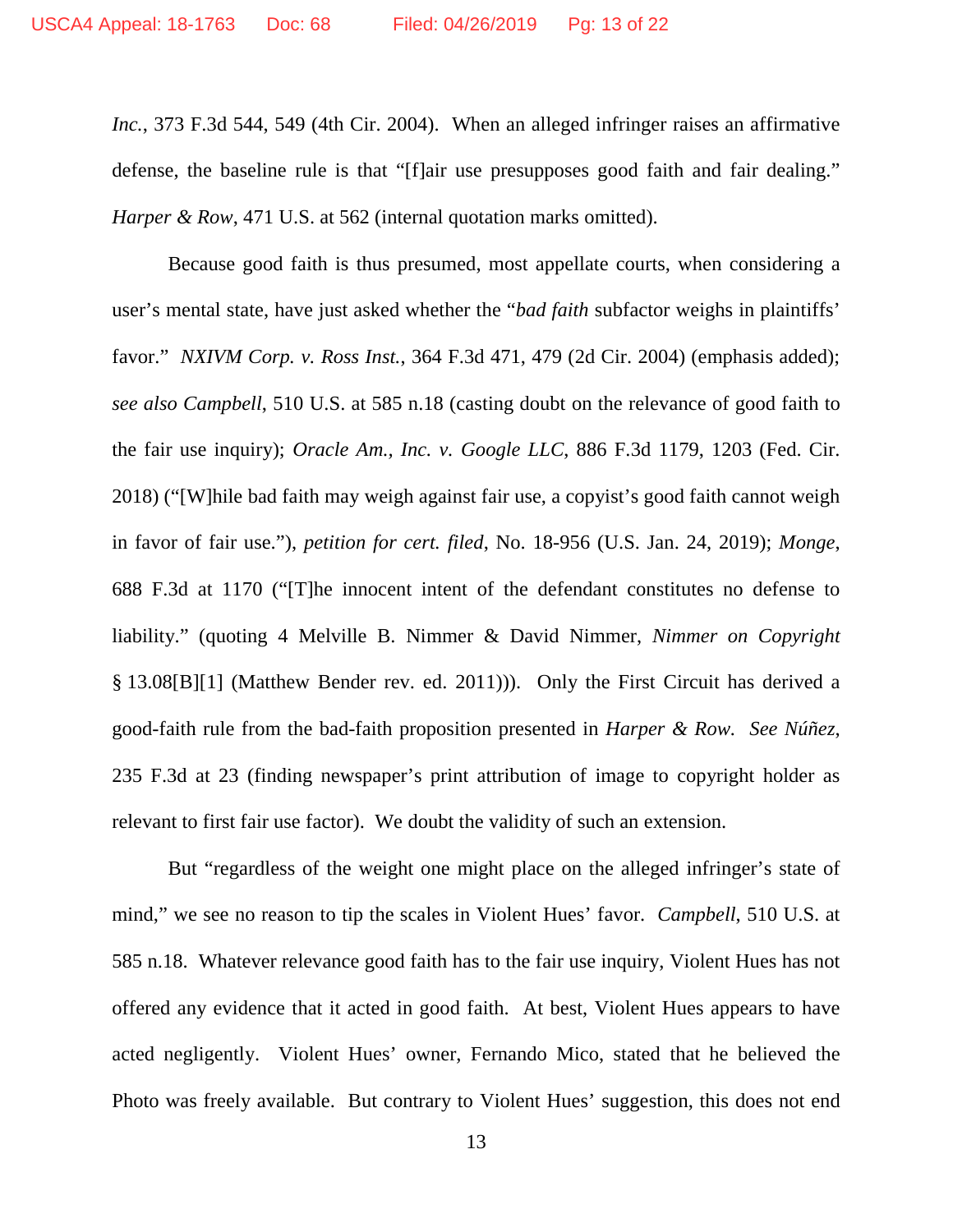the matter. For Mico did not explain why this belief was reasonable given that all contemporary photographs are presumptively under copyright, 17 U.S.C. § 302(a), and given his own acknowledgment that he downloaded the Photo from Flickr, which stated "© All rights reserved" in the Photo caption.

We thus conclude that Violent Hues' claim of good faith does nothing to aid its fair use defense. The district court clearly erred by finding otherwise. Because Violent Hues' reproduction of the Photo was non-transformative and commercial, we must weigh the first factor against a finding of fair use.

B.

The second factor involves the "nature of the copyrighted work" and requires a court to determine the level of protection the Photo merits. 17 U.S.C. § 107(2). In doing so, a court assesses "the 'thickness' or 'thinness' of [the author's] exclusive rights" and asks "whether or not the [work] had been published at the time of [secondary] use." *Swatch Grp. Mgmt. Servs. Ltd. v. Bloomberg L.P.*, 756 F.3d 73, 87 (2d Cir. 2014). Because "some works are closer to the core of intended copyright protections than others," and so have thicker rights, this factor teaches that "fair use is more difficult to establish" when such works are copied. *Campbell*, 510 U.S. at 586.

We first consider the thickness of Brammer's rights. When determining the thickness of a photograph's copyright, a court weighs the "range of creative choices available in selecting and arranging the photo's elements," examining aspects like "lighting, camera angle, depth of field, and selection of foreground and background elements." *Rentmeester v. Nike, Inc.*, 883 F.3d 1111, 1120–21 (9th Cir. 2018). The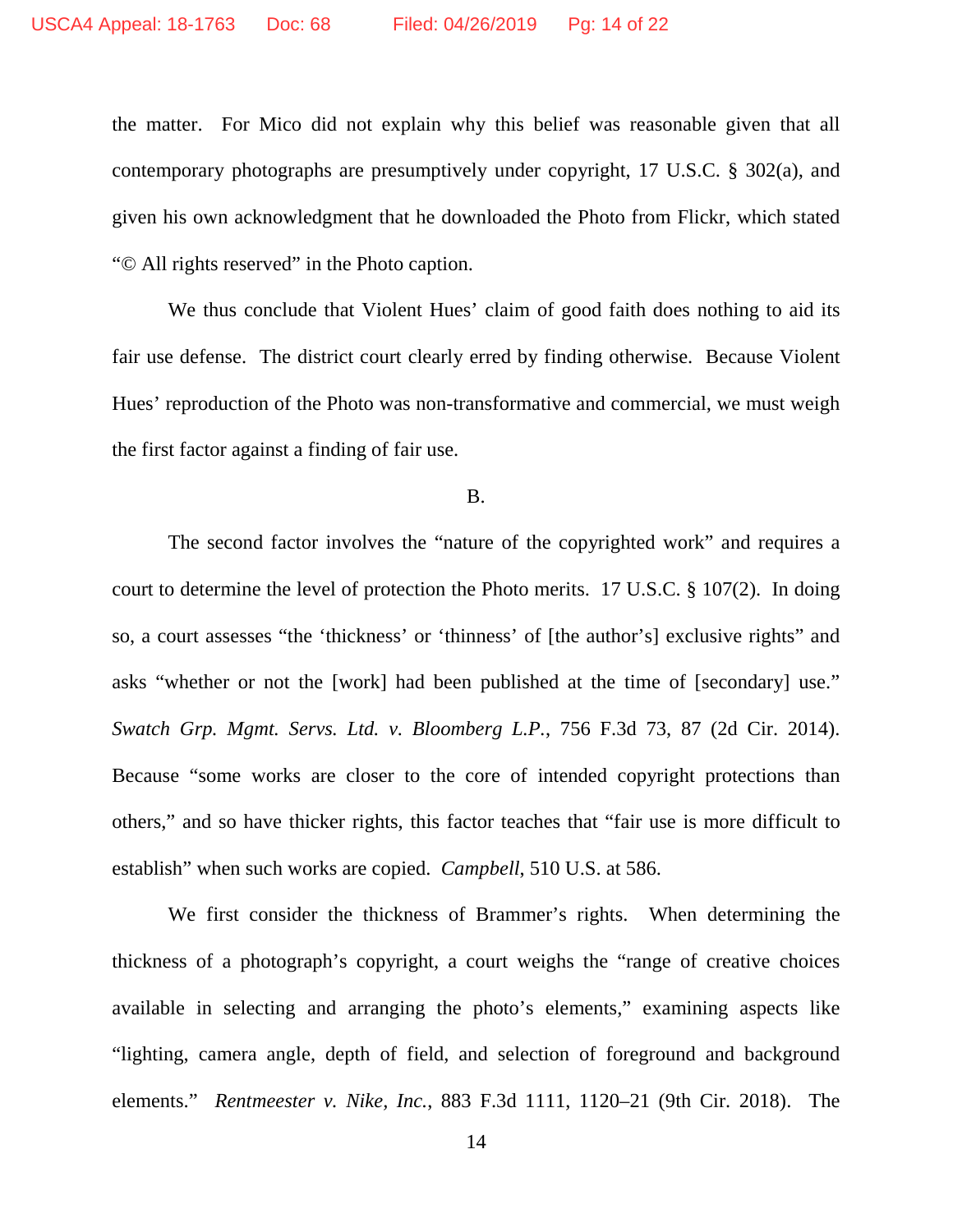ultimate task is to separate the "facts or ideas set forth in a work," which are not protected, from the "author's manner of expressing those facts and ideas," which is protected. *Google Books*, 804 F.3d at 220.

As a basic matter, photographs are "generally viewed as creative, aesthetic expressions of a scene or image" and have long received thick copyright protection. *Monge*, 688 F.3d at 1177. This is so even though photographs capture images of reality. *See id.* ("Simply because a photo documents an event does not turn a pictorial representation into a factual recitation . . . . Photos that we now regard as iconic often document an event — whether the flight of the Wright Brothers' airplane, the sailor's kiss in Times Square on V–J Day, the first landing on the moon, or the fall of the Berlin Wall.").

In taking the photograph at issue here, Brammer made many creative choices. He alleges that he set up at a "private, rooftop location" and "experimented with numerous shutter speed and aperture combinations." The resulting Photo is a stylized image, with vivid colors and a bird's-eye view. Notably, the vehicle traffic appears as streaks of light. The Photo's subject may be a real-world location, but that location does not, in reality, appear as shown. This creativity entitles the Photo to thick copyright protection. Although Brammer could not prevent others from taking night-time photographs of Adams Morgan, he surely can assert his rights in his own expression of that scene.

In evaluating the nature of the copyrighted work, courts also consider, where relevant, its publication status. If "a work is unpublished," that is "a critical element of its 'nature.'" *Harper & Row*, 471 U.S. at 564. Put differently, when a work is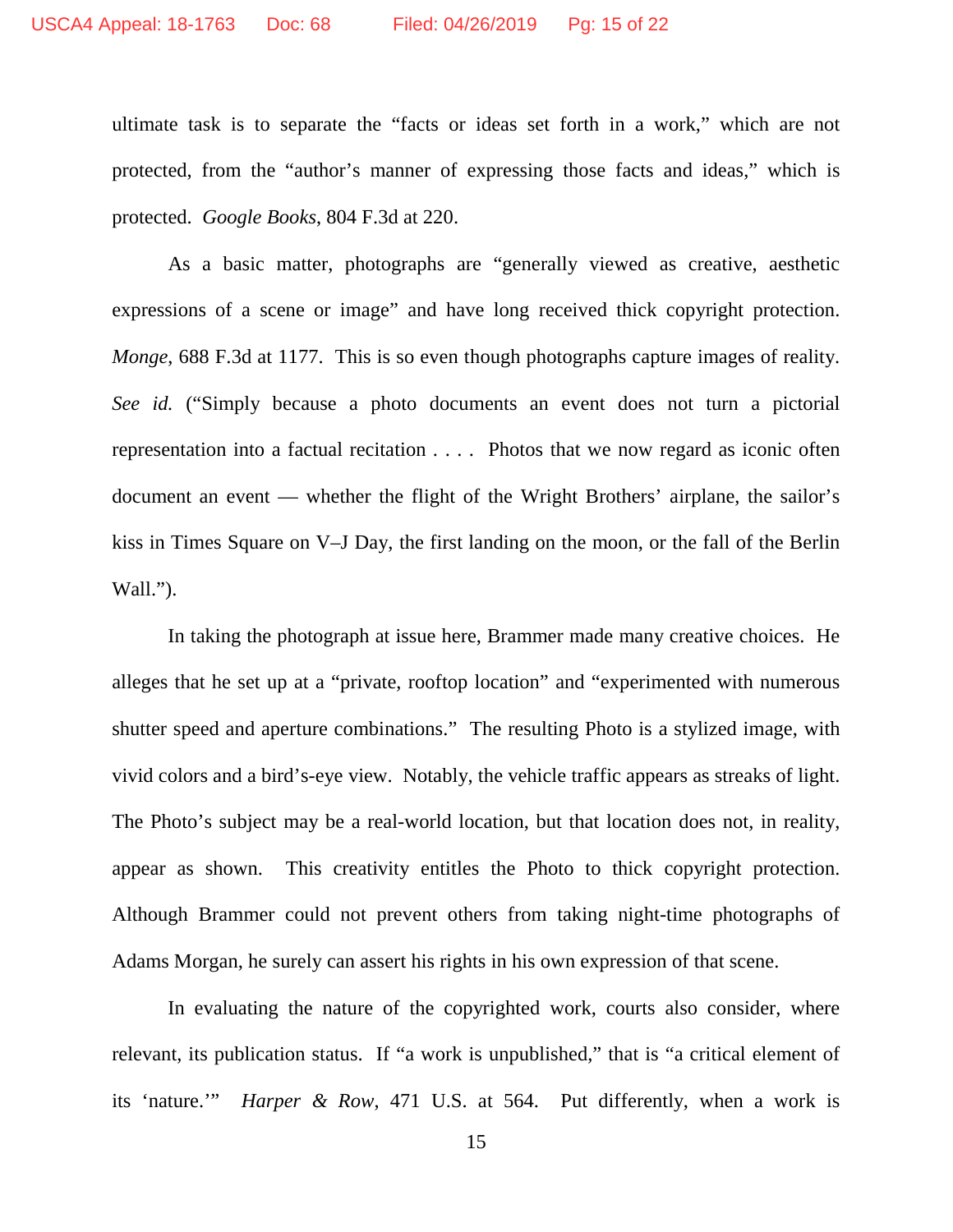unpublished, the "scope of fair use is narrower" because the author has the "right to control the first public appearance of his expression." *Id.* Violent Hues asks us to derive a corollary principle from the *Harper & Row* rule: that the fact that Brammer published the Photo must necessarily weigh in *favor* of fair use. We reject this argument.

The Supreme Court has never suggested that publication status is relevant to *all* invocations of fair use. Indeed, subsequent to *Harper & Row*, the Court considered whether a parody of the song, "Oh, Pretty Woman," was fair, but made no reference to the fact that the song had been published thirty years earlier when assessing its nature. *See Campbell*, 510 U.S. at 571–72, 586. Similarly, we believe the published status of the Photo has no relevance here. We also note that *Harper & Row* involved a literary work, in which the "right of first publication" is particularly significant because such works, unlike photographs or melodies, are often considered only once. *See Harper & Row*, 471 U.S. at 564 (suggesting that "even substantial quotations might qualify as fair use in a review of a published work or a news account of a speech that had been delivered to the public or disseminated to the press"). In short, context matters. Whatever the wisdom of extending the *Harper & Row* rule in the realm of literary works, the considerations differ in the area of photography, as "visual works are created, and sold or licensed, usually for repetitive viewing." *Ringgold*, 126 F.3d at 79.

Because Brammer's Photo merits thick protection and because we find the Photo's published status has no effect here, the second factor also weighs against fair use.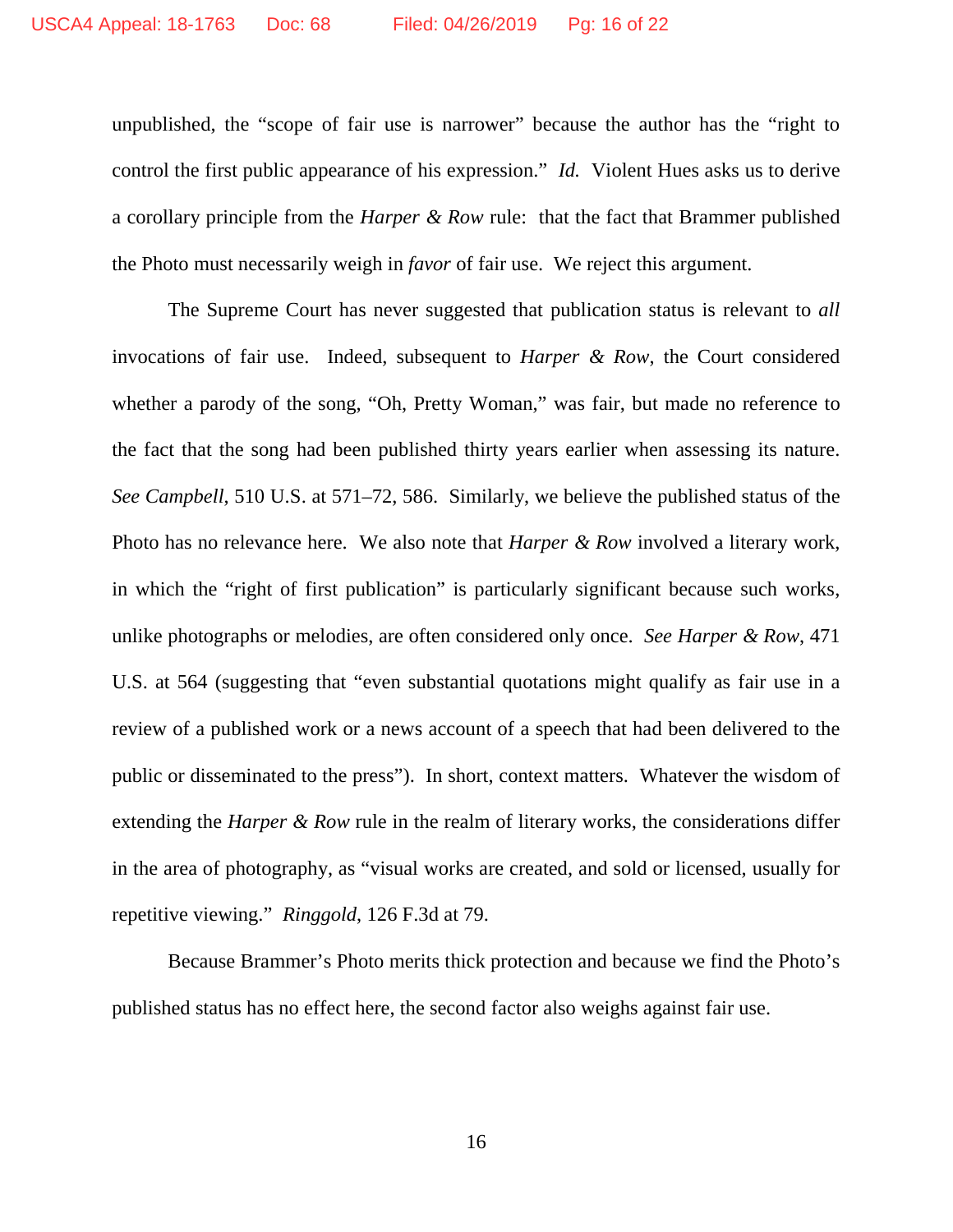C.

The third factor addresses the "amount and substantiality of the portion used." 17 U.S.C. § 107(3). The key question is "whether 'no more was taken than necessary'" to accomplish the secondary user's purpose. *HathiTrust*, 755 F.3d at 98 (quoting *Campbell*, 510 U.S. at 589). "The extent of permissible copying varies with the purpose and character of the use." *Sundeman*, 142 F.3d at 205–06 (internal quotation marks and alteration omitted). Even a substantial taking "can constitute fair use if justified." *TCA Television Corp. v. McCollum*, 839 F.3d 168, 185 (2d Cir. 2016). But "[u]nless the use is transformative, the use of a copyrighted work in its entirety will normally weigh against a finding of fair use." *Bouchat IV*, 619 F.3d at 311.

Here, Violent Hues used roughly half of the Photo. Moreover, Violent Hues merely removed the negative space and kept the most expressive features, which constituted the "heart of the work." *Sundeman*, 142 F.3d at 205. Given that Violent Hues' use was non-transformative, this considerable taking was not justified. *See Google Books*, 804 F.3d at 215 ("A secondary author is not necessarily at liberty to make wholesale takings of the original author's expression merely because of how well the original author's expression would convey the secondary author's different message."). Violent Hues could just as easily have accomplished its goal of depicting Adams Morgan by taking its own photograph or finding an image under free license. The third factor thus weighs against fair use.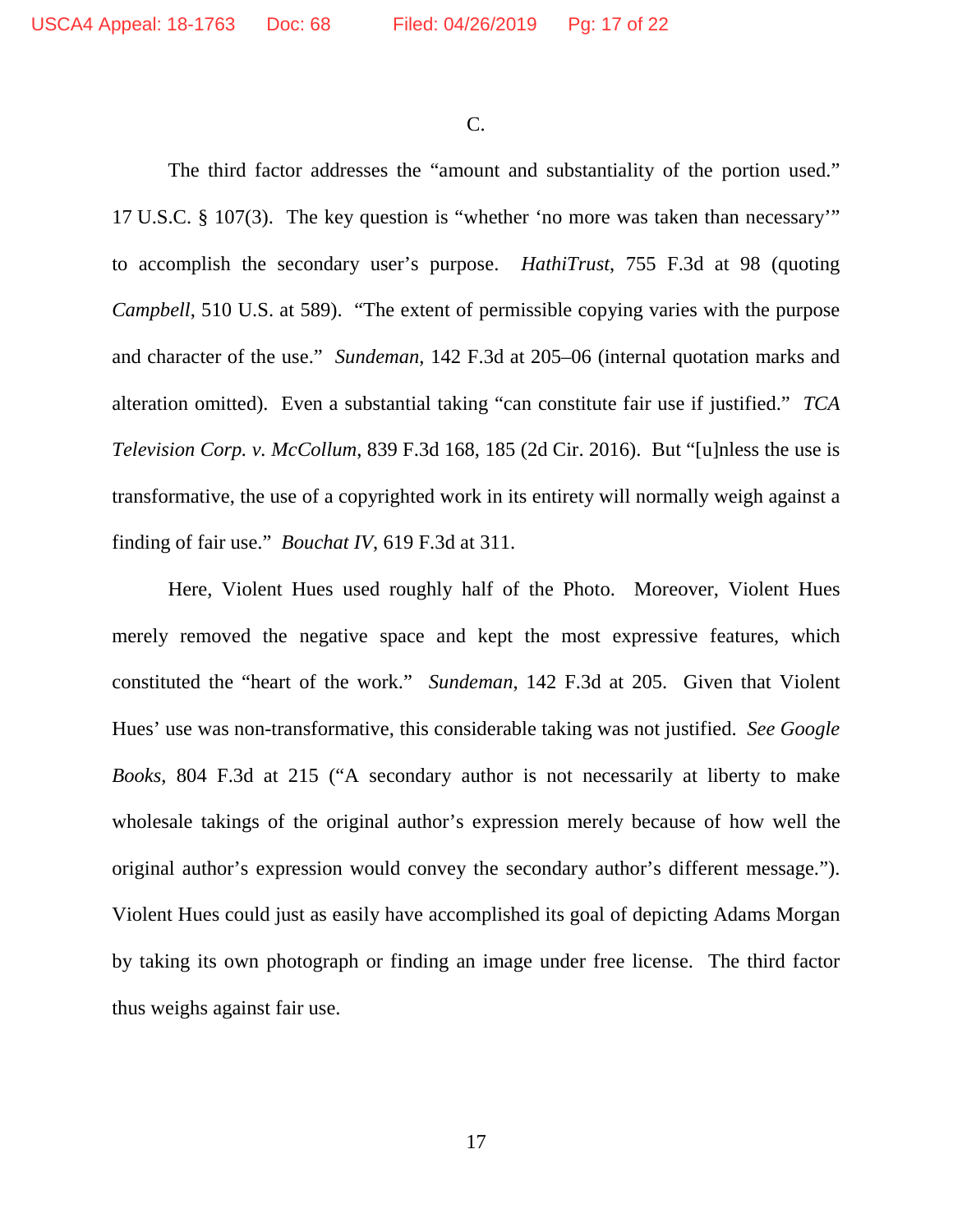D.

The fourth and final statutory factor contemplates "the effect of the use upon the potential market for or value of the copyrighted work." 17 U.S.C. § 107(4). This factor requires us to consider "not only the extent of market harm caused by the particular actions of the alleged infringer, but also whether unrestricted and widespread conduct of the sort engaged in by the defendant would result in a substantially adverse impact on the potential market for the original." *Campbell*, 510 U.S. at 590 (internal quotation marks and alterations omitted); *accord Bouchat IV*, 619 F.3d at 312 ("[O]ne need only show that if the challenged use should become widespread, it would adversely affect the *potential* market for the copyrighted work." (quoting *Harper & Row*, 471 U.S. at 568)). A "common sense" presumption of cognizable market harm exists when a commercial use is not transformative but instead "amounts to mere duplication of the entirety of an original." *Campbell*, 510 U.S. at 591.

That presumption applies here. Violent Hues made commercial use of the Photo and duplicated the heart of the work by copying the Photo's most expressive features. Brammer thus need not demonstrate that the licensing market for his Photo would be depressed should Violent Hues' behavior become widespread. Even so, Brammer introduced evidence showing that he has, on two occasions, licensed this specific Photo for online use. In one instance, a real estate company paid Brammer a \$1,250 fee to use the Photo as a stock image to represent Adams Morgan on its website — a similar use to that of Violent Hues. If the real estate company had acted as Violent Hues did, Brammer would not have received that fee. Indeed, if Violent Hues' behavior became common and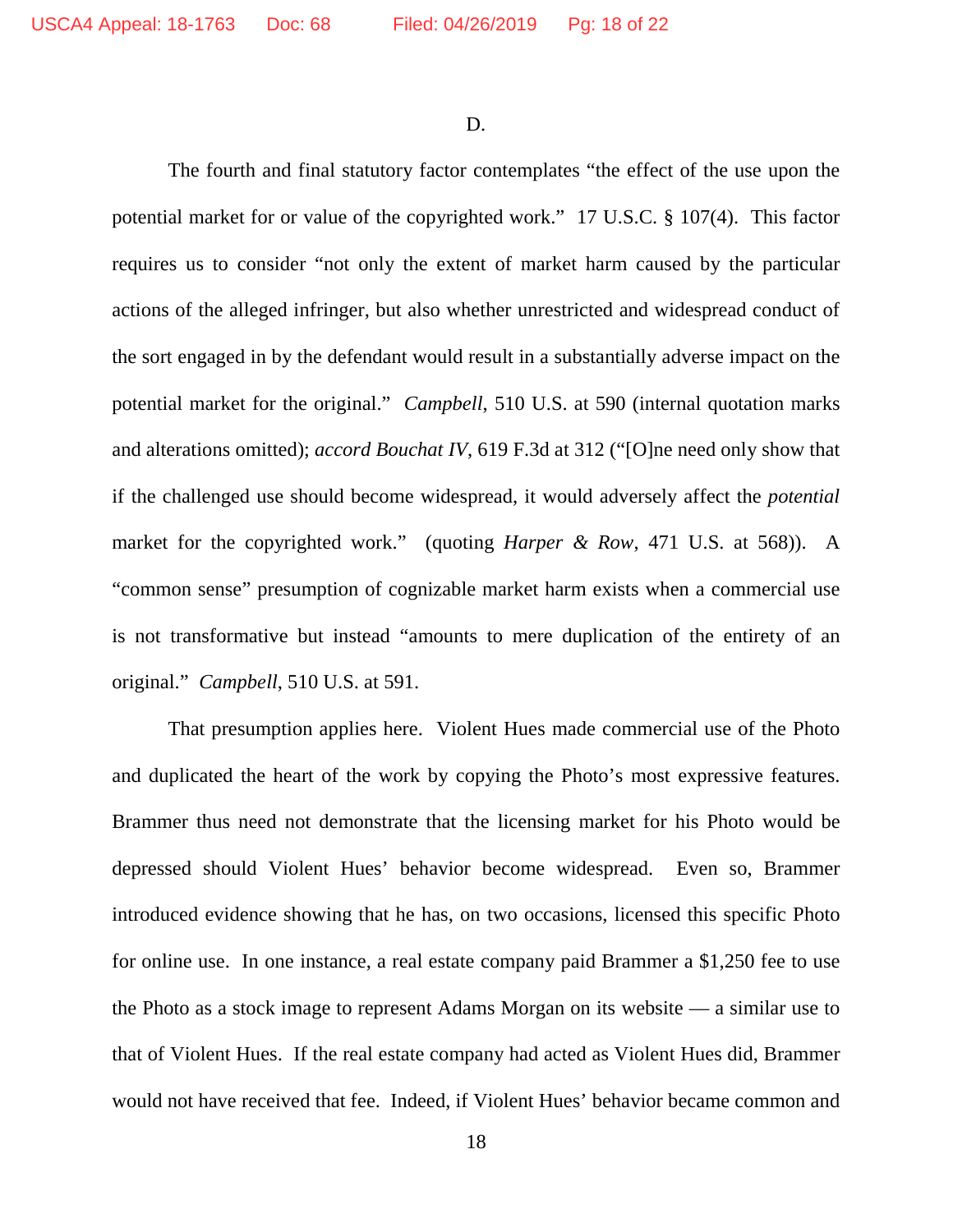acceptable, the licensing market for Brammer's work specifically, and professional photography more broadly, might well be dampened.

Violent Hues asks that we affirm the district court's conclusion that Brammer did not show market harm because he made two sales of the Photo after Violent Hues' use began. That cannot be correct. If the mere fact of subsequent sales served to defeat a claim of market harm, then commercially successful works could hardly ever satisfy this factor. Like the others, the fourth factor weighs against fair use.

E.

After examining the four factors, we conclude that none weighs in favor of Violent Hues. Considering these factors together, it is clear that the copying here fails the "ultimate test" of fair use: Violent Hues' online display of Brammer's Photo does not serve the interest of copyright law. *Cariou*, 714 F.3d at 705.

"[C]opyright law embodies a recognition that creative intellectual activity is vital to the well-being of society," and fair use exists to "stimulate creativity and authorship" of derivative but new works. Pierre N. Leval, *Toward a Fair Use Standard*, 103 Harv. L. Rev. 1105, 1109 (1990). Violent Hues' "informational" use of the Photo as a stock image does not further this intellectual objective because Violent Hues said nothing new through this use. Instead, allowance of Violent Hues' defense would frustrate copyright's central goal. If the ordinary commercial use of stock photography constituted fair use, professional photographers would have little financial incentive to produce their work.

We reach our conclusion with the recognition that the Internet has made copying as easy as a few clicks of a button and that much of this copying serves copyright's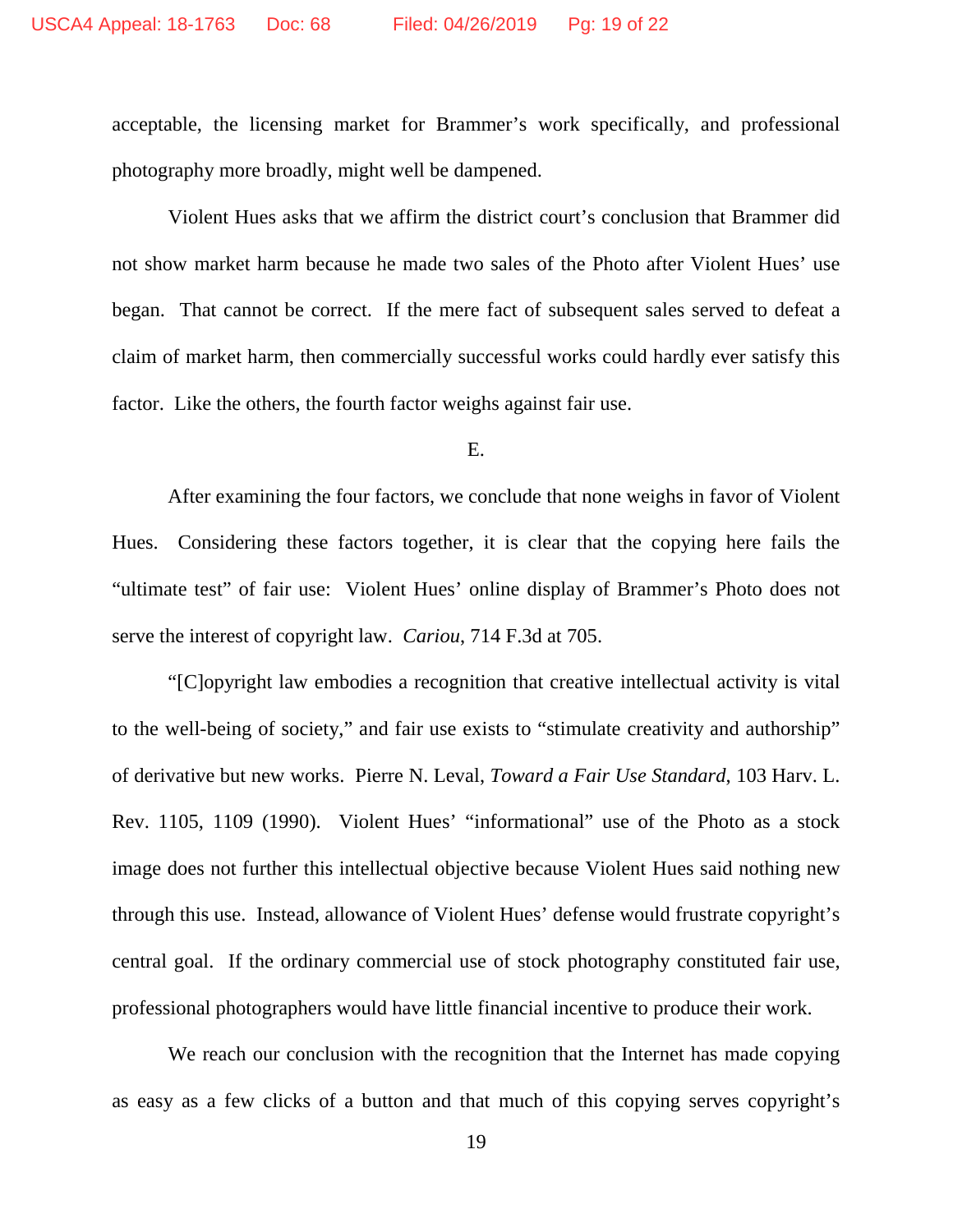objectives. Many social media platforms like Twitter, Facebook, and Instagram are specifically designed for the participatory "sharing" — or copying — of content. We express no opinion as to whether such sharing constitutes fair use. We note, however, that Violent Hues' use is not of this kind.

Violent Hues did not comment on the Photo, promote the Photo, "remix" the Photo, or otherwise engage with the Photo in a way that might stimulate new insights. *See* H. Brian Holland, *Social Semiotics in the Fair Use Analysis*, 24 Harv. J.L. & Tech. 335, 390–91 (2011). What Violent Hues did was publish a tourism guide for a commercial event and include the Photo to make the end product more visually interesting. Such a use would not constitute fair use when done in print, and it does not constitute fair use on the Internet. Violent Hues' affirmative defense thus fails as a matter of law.

#### III.

For the foregoing reasons, we reverse the judgment of the district court and remand the case for further proceedings consistent with this opinion.

#### *REVERSED AND REMANDED*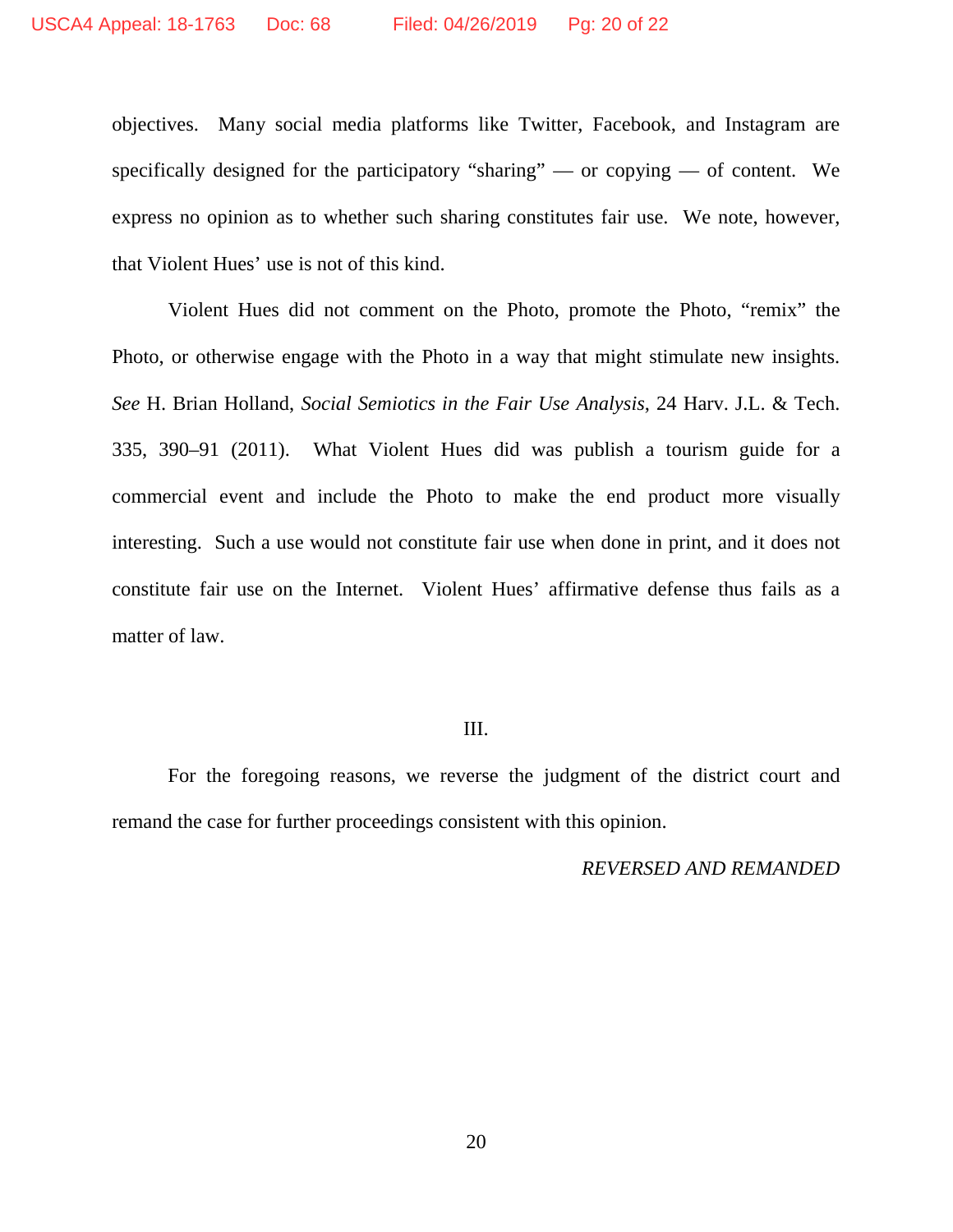# **APPENDICES**

Appendix A



This is a long exposure of Adams Morgan, processed only in